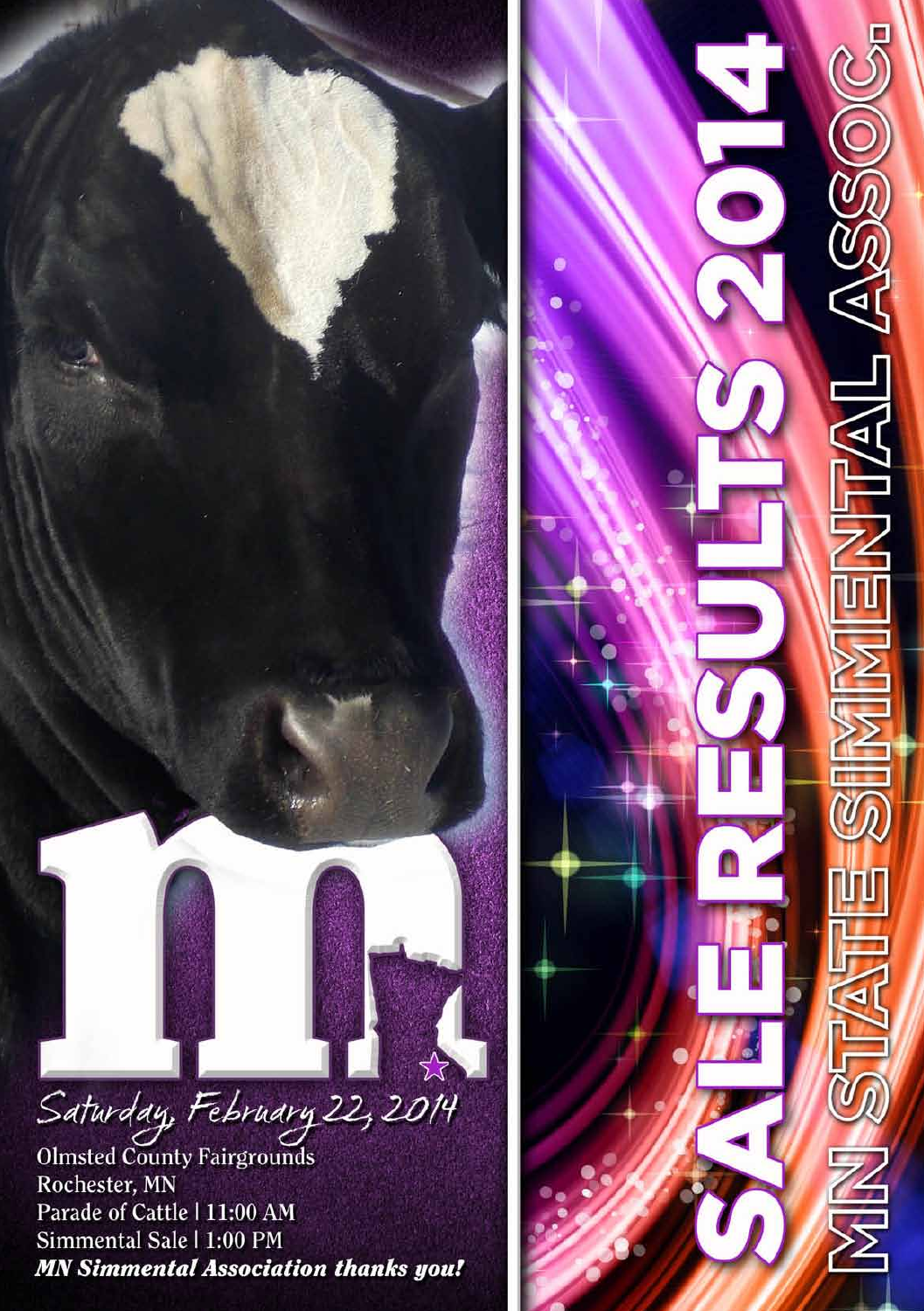## *41st Annual MSA Sale!*

The true determination and love for Simmental cattle was never more apparent than this year's 41st Annual Minnesota State Simmental Sale! The weather presented quite a challenge getting to Rochester with 10 inches of heavy wet snow and 40mph winds but breeders and Simmental enthusiasts arrived safely for the annual meeting, banquet and sale. Once again, our juniors did a great job rounding up neat items for their merchandise auction rising over \$21,000 for the junior and senior associations. The phones were busy and a nice crowd was present for a great set of genetics on sale day with 57 lots averaging \$2784. It was a great weekend for Minnesota Simmental families!



Breeder: Polzin Cattle & Thomas Ranch Buyer: E&B Arthur Ag, Mason City, IA

*\$6,000*

## *HSF Hurricane A307*

K-LER Make It Rain x HSF/HS Sheza Beauty U823 – Herd Bull Breeder: Hecksel's Simmental Farm Buyer: Robert Smikrud, Galesville, WI





LOT 3

LOT  $\ddot{\mathbf{1}}$ 

LOT 4

Minnesota LOT 55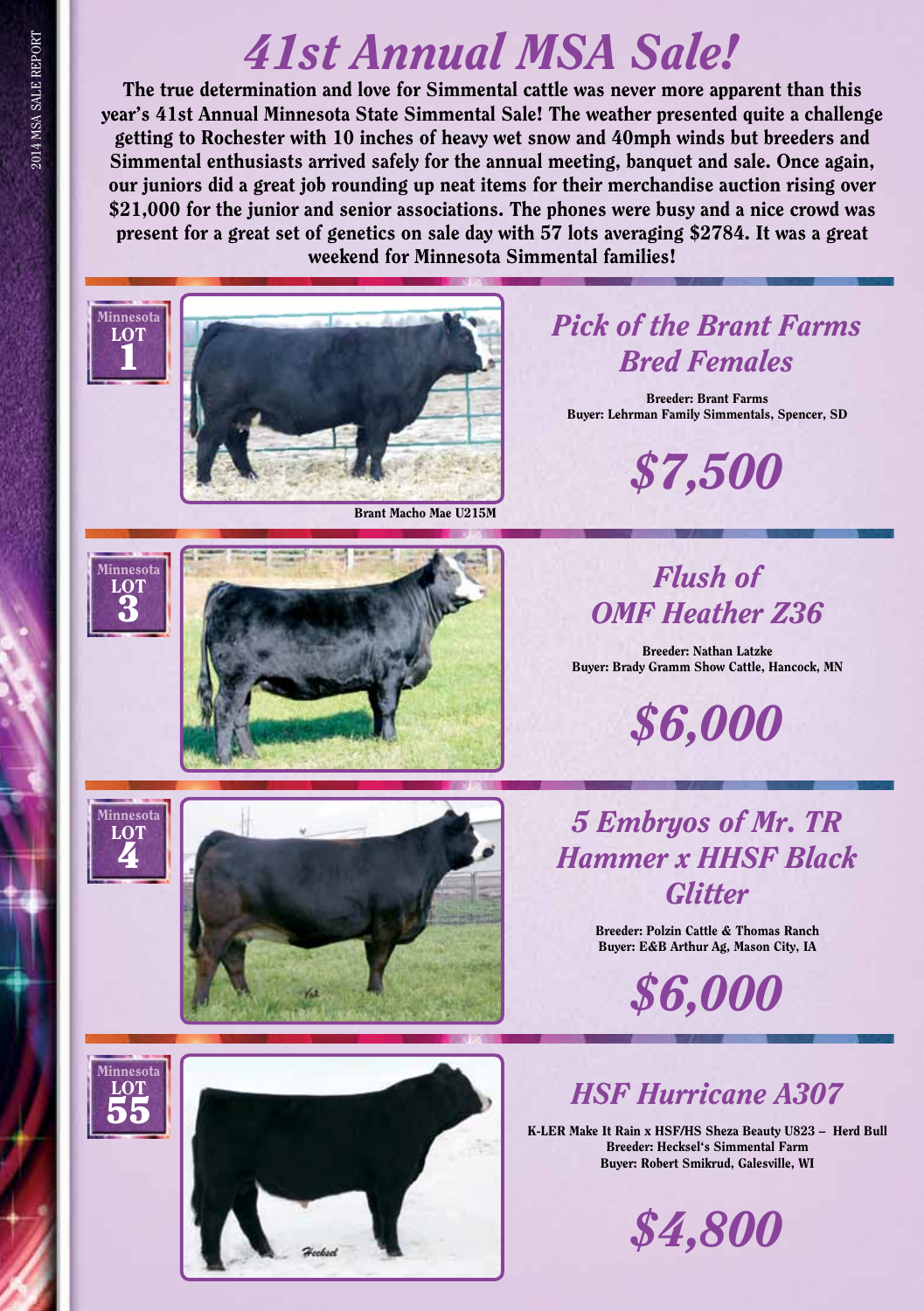

## *Learns Molly Z201*

GWS Ebonys Trademark 6N x Learns Taffy Bred to CLRWTR Shock Force W94C Breeder: Learns Simmental Buyer: Kia Johnson, Viroqua, WI

*\$4,600*

## *ASF Zequin 1Z42*

DHF Jades Dreamworks x AJE-RCC Lizzys Pearl P4 Bred to HTP SVF In Dew Time Breeder: Andersland Simmentals Buyer: Hermel Simmental, Medford, MN

*\$4,300*



Minnesota LOT 15

**LOT** 18



## *HILB Reason 2 Hope A34X*

HS Work Force X427 x AJE/HS/MBCC Vibrant Hope Open Heifer Breeder: Hilbrands Cattle Company Buyer: Pit Stop Acres, Winthrop, MN



Minnesota LOT



*Pregnancy of HS Look My Way X12 x Mr. NLC Upgrade U8676*

> Breeder: Volz Farms Buyer: White Wing Simmentals, Huntington, AR

> > *\$4,000*

#### Minnesota **LOT**  $\ddot{\mathbf{3}}\dot{\mathbf{4}}$



### *JRA Perfect Confidence 302A*

Connealy Confidence 0100 x JRS Perfect Upgrade 103Y Open Heifer Breeder: Anderson Cattle Company Buyer: Gonsalves Ranch, Modesto, CA